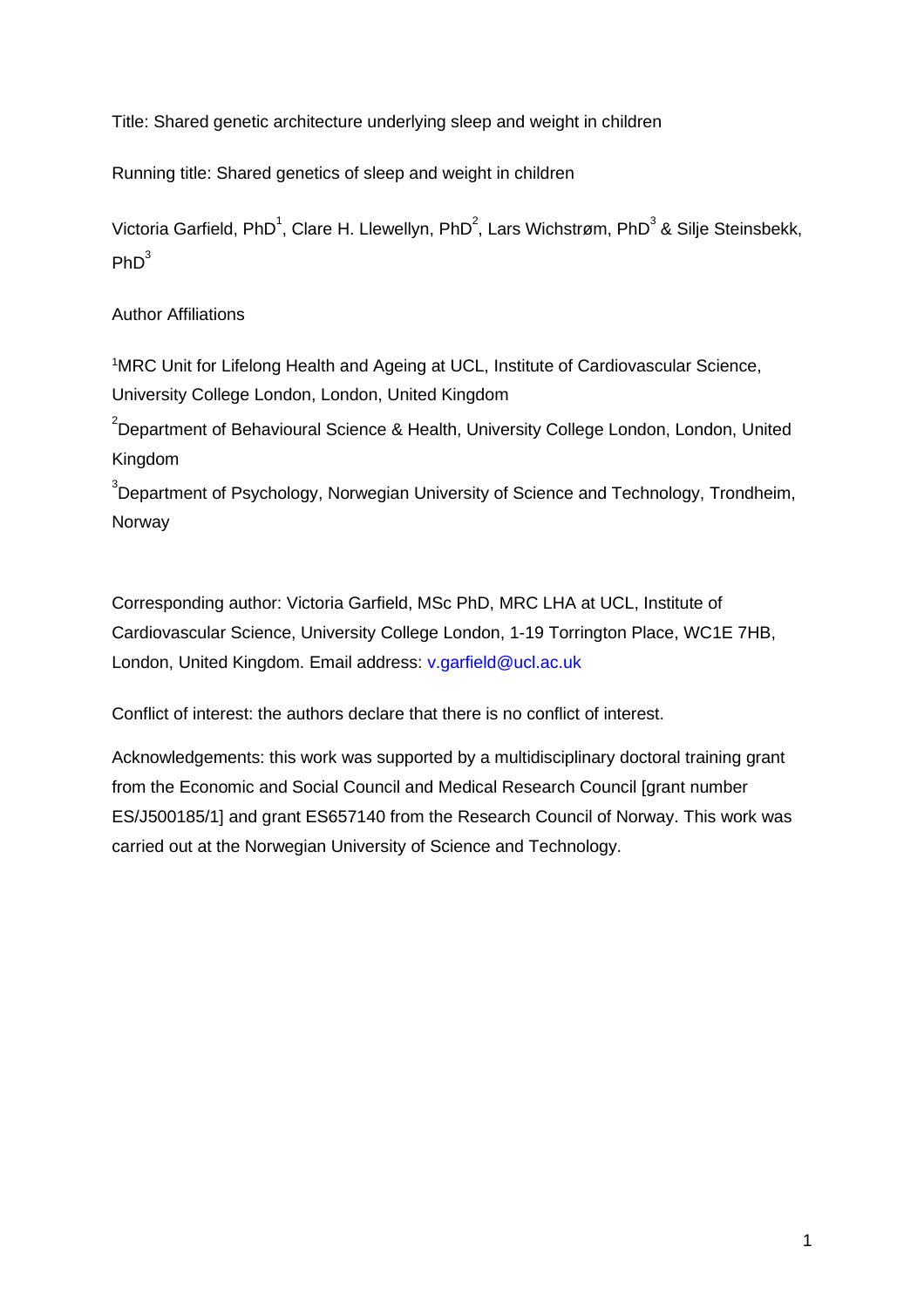### **Abstract**

Meta-analyses suggest shorter sleep as a risk factor for obesity in children. The prevailing hypothesis is that shorter sleep causes obesity by impacting homeostatic processes. Sleep duration and adiposity are both heritable, and the association may reflect shared genetic aetiology. We examined the association between a body mass index (BMI) genetic risk score (GRS) and objectively-measured total sleep time (TST) in a cohort of Norwegian children (enrolled at age 4 in 2007-2008) using cross-sectional data at age 6. The analytical sample included 452 6-year old children with complete genotype and phenotype data. The outcome was actigraphic total sleep time (TST) measured at age 6 years. Genetic risk of obesity was inferred using a 32-single nucleotide polymorphism (SNP) weighted GRS of BMI. Covariates were BMI-Standard deviation scores (SDS) (which takes into account age and sex) and, in a sensitivity analysis socioeconomic status. Analyses consisted of Pearson's correlations and linear regressions. In our sample, 54% of participants were male; mean (SD) TST, age and BMI were 9.6 (0.8) hours, 6.0 (0.2) years and 15.3 (1.2) kg/m<sup>2</sup> , respectively. BMI and TST were not correlated, r=-0.003, p=0.946. However, the BMI GRS was associated with TST after adjusting for BMI-SDS, standardised B=-0.11; 95% confidence interval (CI)=-0.22, -0.01. To our knowledge, this is the first study to establish a relationship between genetic risk of obesity and objective sleep duration in children. Findings suggest some shared genetic aetiology underlying these traits. Future research could identify the common biological pathways through which common genes predispose to both shorter sleep and increased risk of obesity.

Keywords: total sleep time, body mass index, genetic risk score, objective measurements.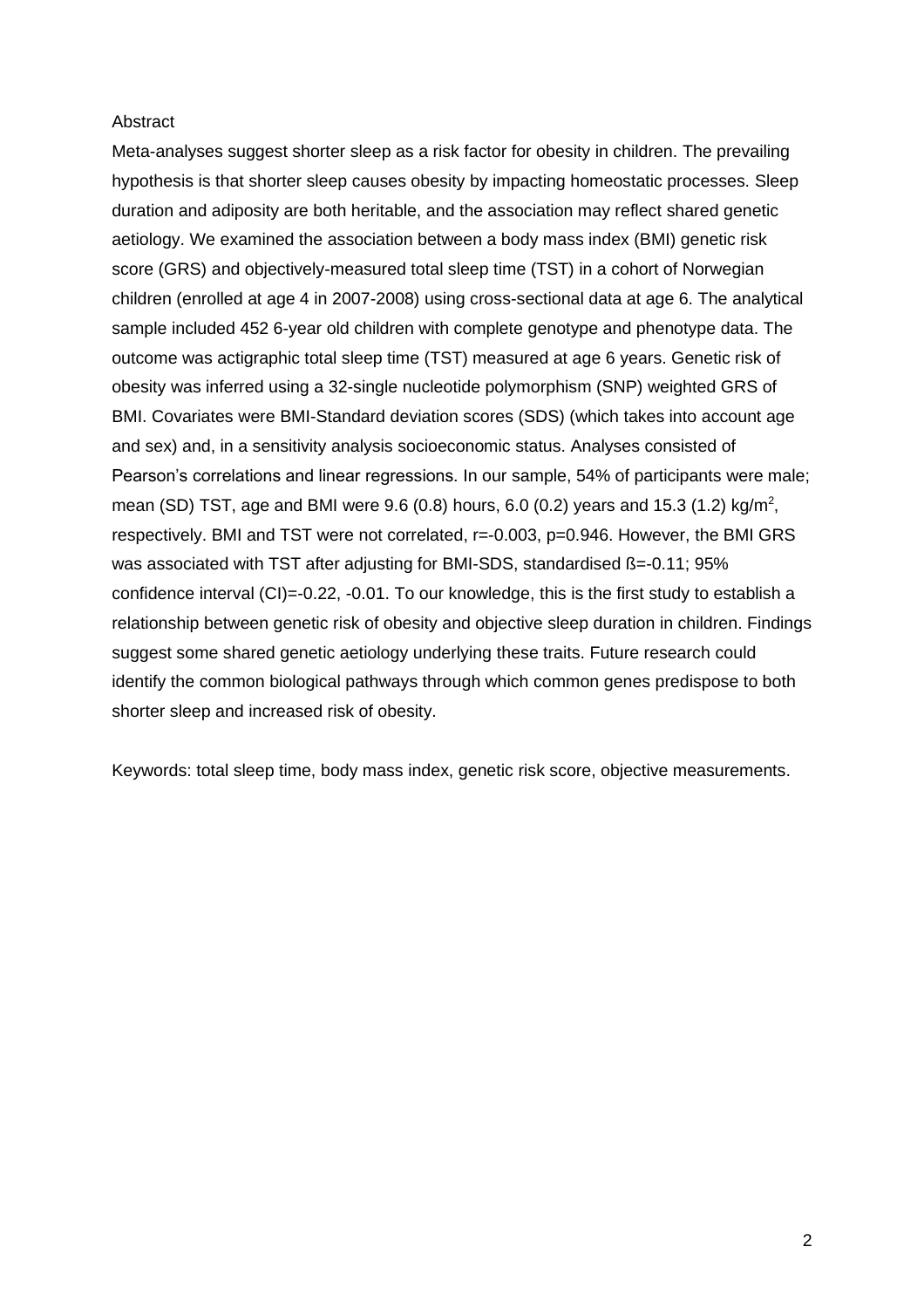#### Main text

### Introduction

Meta-analyses have established that shorter sleep duration is robustly associated with increased obesity risk in children [1–4]. Some studies find that boys are more susceptible to sleep loss and thus, at greater risk of becoming obese [5]. The prevailing hypothesis is that shorter sleep causes homeostatic changes that may causally increase obesity risk. For example, evidence suggests that short sleep can lead to alterations in the 'hunger hormones', leptin (which promotes satiety) and ghrelin and that these changes lie on the causal pathway between sleep duration and obesity [6–8]. In one of the first studies to show this, participants were subjected to two days of sleep restriction and two days of sleep extension, during which calorie intake and exercise were under systematic control [8]. Findings indicated that leptin levels decreased by 18%, whilst hunger, ghrelin and appetite increased by 24%, 28% and 23%, respectively [8]. Recent research has also started to examine the reverse relationship, as well as a bidirectional relationship between sleep and weight, such that baseline BMI might also predict prospective changes in sleep duration, yet this has only been found in South Asian children, to date [9]. An alternative hypothesis is that sleep and weight are associated because they share some of their common genetic aetiology. Twin and family studies report high heritability for body mass index (50%-90%) [10–12], and moderate heritability for self-reported sleep duration (30%-50%) [11,13,14] in both adults and children One of these twin studies found no evidence of shared underlying genetic components between BMI and sleep duration [14].

Another method for examining shared genetic aetiology underlying sleep and adiposity is to establish if common genetic variants that predispose to higher BMI, predispose also to shorter sleep duration. Genetic risk scores (GRS) are now widely used to aggregate genome-wide markers to infer individuals' genetic predisposition to a trait of interest, as well as to highlight potential shared genetic aetiology between two traits [15]. Genome-wide meta-analyses have identified 97 common genetic variants that are robustly associated with BMI in adults and children, and in the aggregate explain approximately 3% of the variation.

Two studies to date have examined the relationship between a genetic risk score for obesity (comprising 69 single nucleotide polymorphisms identified through a genome-wide metaanalysis of BMI) and self-reported sleep duration in approximately 120,000 adults from the UK Biobank, who were between 40 and 69 years of age at baseline [16,17].They found no association between the genetic risk score and sleep duration, but this does not necessarily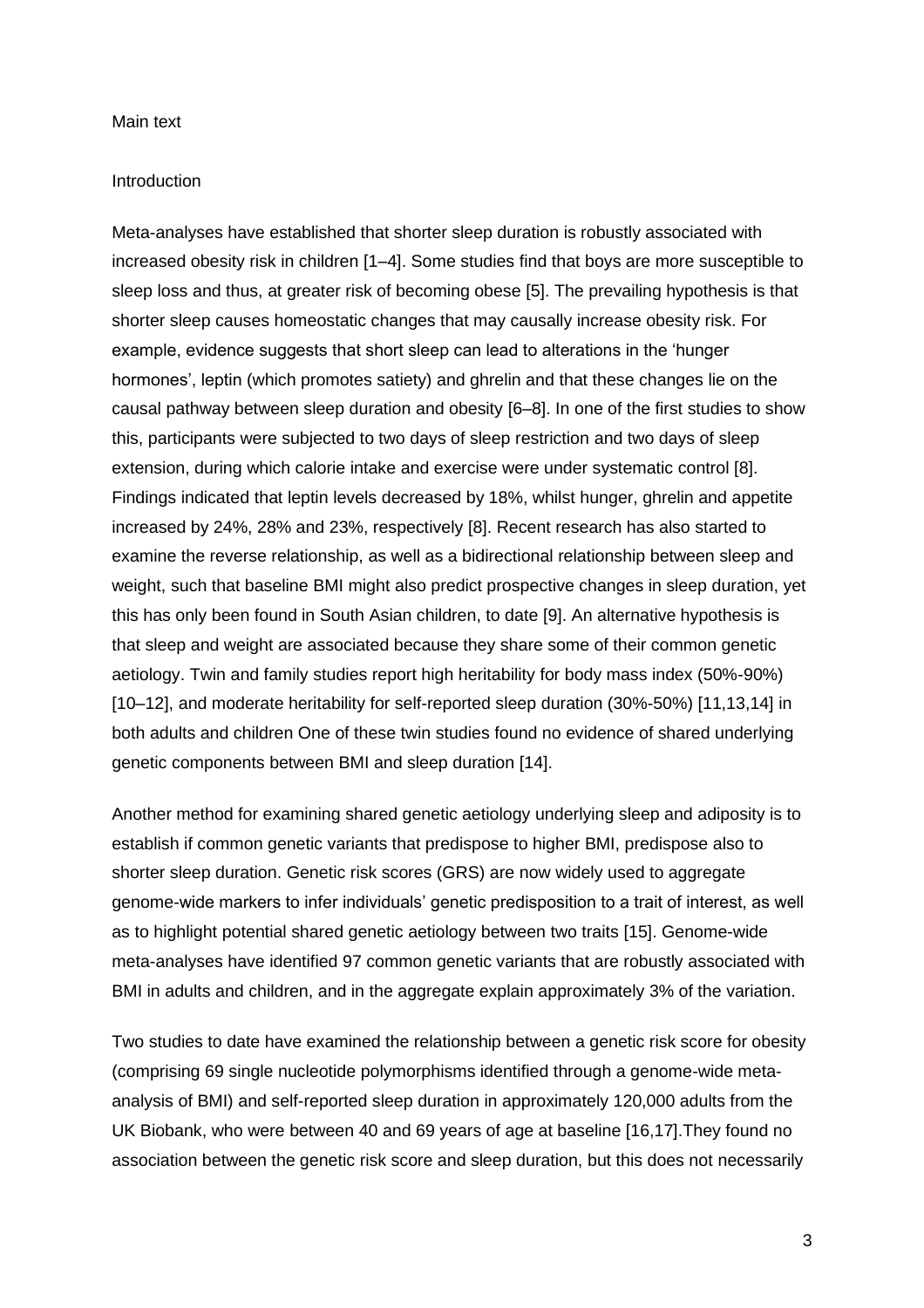mean that BMI and sleep duration do not share underlying genetic influences in children, via perhaps, previously understudied biological pathways. This is also important because research suggests that the relationship between sleep duration and BMI weakens with age [18,19]. Further, although individuals' genomes remain unchanged throughout the life course, differing levels of gene expression have been linked to specific disease states and cellular responses and these processes can be age-related [20].

No previous studies have investigated the association between genetic risk of obesity and sleep duration in children, and no studies with children or adults have used objectively measured sleep duration. This is a considerable advantage, as self-reported sleep duration may be prone to misreporting and bias [21]. However, actigraphy has been validated against polysomnography [22–25], which is the gold standard measurement. The study reported here examined, for the first time, the association between a BMI GRS and actigraphymeasured sleep duration in a community sample of Norwegian children. We hypothesised that higher genetic risk of obesity might be associated with shorter sleep duration in children, unlike in adults, consistent with a common genetic architecture underlying both sleep and weight in children.

#### **Methods**

#### Sample

We analysed data from the second wave (age 6) of the Trondheim Early Secure Study (TESS), comprised of Norwegian children born in Trondheim in 2003 and 2004. Detailed recruitment procedure and sample characteristics are described elsewhere [26]. Because the main aim of TESS was to capture mental health, participants were screened with the parent-reported Strengths and Difficulties Questionnaire (SDQ) (emotional and behavioural problems) for 4- to 16-year-olds [27]. To oversample for mental health problems and thus increase variability and statistical power, children were divided into four strata based on these scores (0-4, 5-8, 9-11, 12-40). The probability of being selected increased with increased SDQ scores (37%, 48%, 70% and 89% from the respective strata). The sampling was accounted for in the statistical analyses (see below). Ethical approval for TESS was granted by the Regional Committee for Medical and Health Research Ethics, Mid-Norway and written informed consent was obtained. Participants were included who had genotype data, as well as BMI, actigraphy-measured total sleep time (TST). Thus, we had a total of 452 children for this analysis, the majority (>95%) of whom were of White ethnicity (Table 1).

# Measures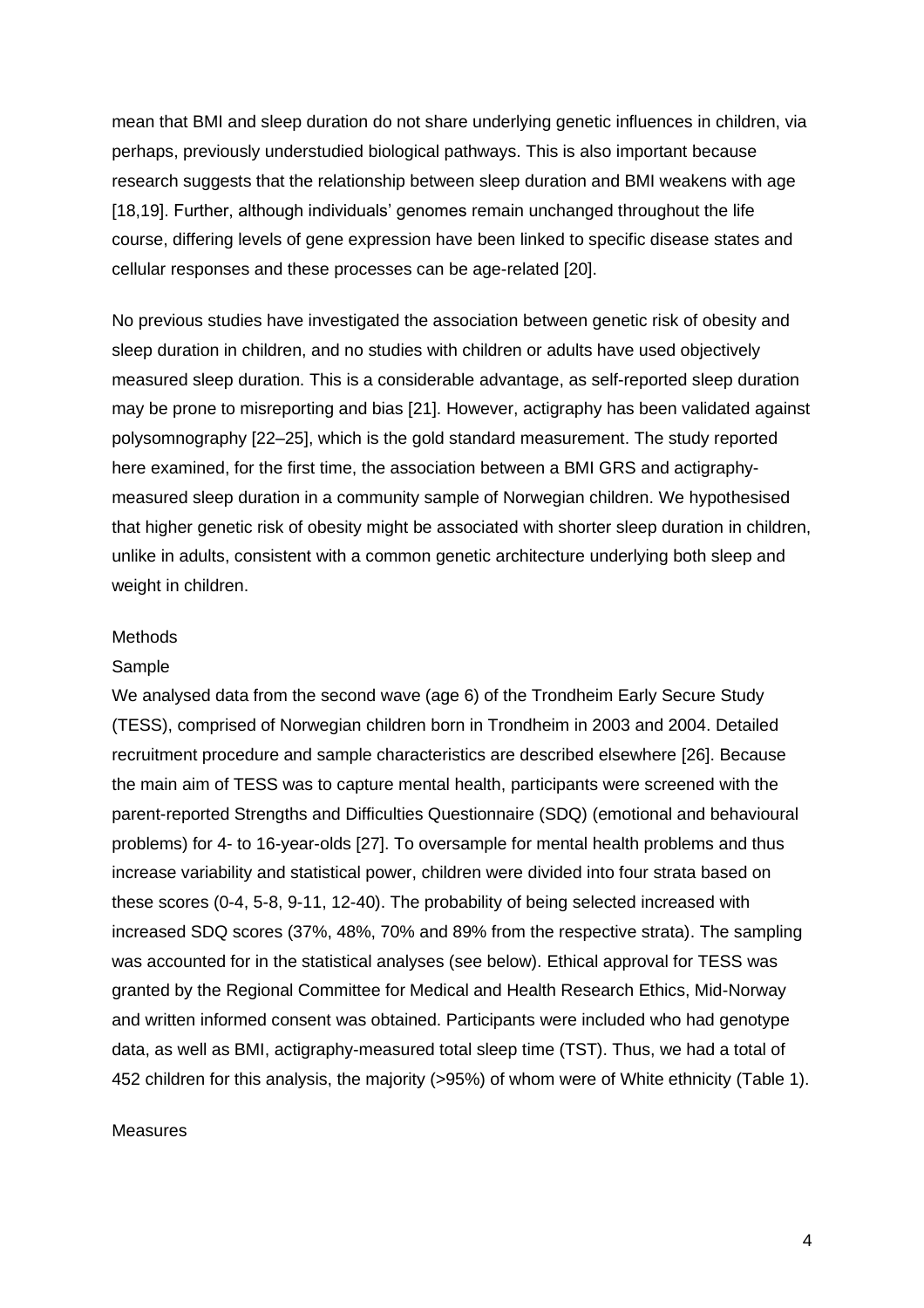TST was measured with the ActiGraphTM GT3X accelerometer (Manufacturing Technology Incorporated, Fort Walton Beach, FL, USA). Participants wore the actigraphs on their hip for 7 consecutive days, including whilst asleep and were instructed to remove them only whilst showering or bathing. TST was converted from raw data by employing Sadeh's algorithm [28], once time in bed and out of bed was manually set by examining each night, using ActiLife software. Sadeh's algorithm automatically differentiates prolonged sitting from sleep. In addition to actigraphy, a questionnaire was supplied asking whether participants had been ill and more or less active than usual during the seven days of measurement. Actigraphy has been shown to be valid and reliable for measuring TST, when compared to polysomnography (PSG), which, as mentioned earlier, is the gold standard method.

Researchers measured body weight (kg) and height (m) of the children using digital scales (Heightronic digital stadiometer: QuickMedical, Model 235A and Tanita BC420MA). BMI was converted to age- and sex-adjusted standard deviation scores (SDS) derived using British reference data [29] as previous TESS papers have used these, rather than Norwegian reference data [30]. Weight status (healthy weight, overweight and obese) was determined using the BMI IOTF cut-offs for children. Sleep duration categorization of <9 and ≥9 hours was used as per the latest recommendations from the American Academy of Sleep Medicine (AASM) [31].

Genotyping and genetic risk score (GRS)

DNA was extracted and stored from a 2-milliletre saliva sample taken from TESS participants at the second data collection wave (age 6), using the Oragene DNA saliva kit (DNA Genotek). To generate a Custom Oligo Assay Pool, genetic loci of interest were sent to Illumina. Genotyping was performed at the Norwegian University of Science and Technology's Genomics Core Facility, with the GoldenGate Genotyping Universal-32 assays (Illumina). The arrays were subsequently scanned using an Illumina HiScan and processed in GenomeStudio.

A 32-SNP BMI GRS (see Table 2) was constructed using external weights from the Genetic Investigation of Anthropometric Traits Consortium (GIANT) [32]. The BMI GRS was standardised to have a mean=0 and SD=1. These SNPs were the ones that had been discovered through GWAS when TESS participants were genotyped. This GRS was also recently used in another TESS publication [30].

# Statistical analyses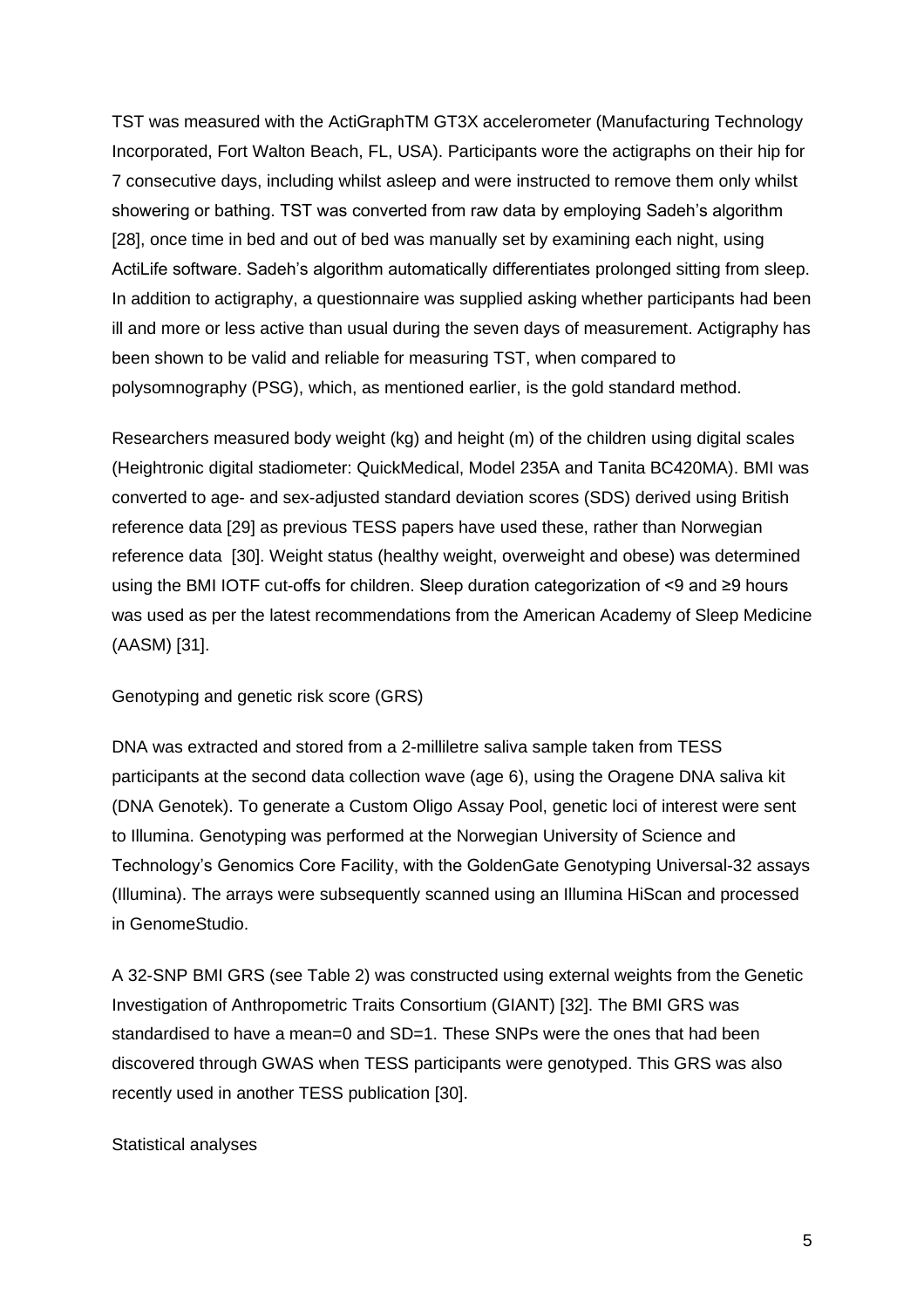We obtained either means and SDs for continuous measures, or frequency and %s for categorical measures to describe our sample (Table 1). We examined the phenotypic association between BMI and TST, as well as BMI-SDS and TST, using Pearson's correlations. Assumptions for Pearson's correlations and linear regressions were checked, including level of measurement (all measures used were continuous), linearity and outlier influence. We also checked for homoscedasticity of residuals with both a diagnostic plot and the Breusch-Pagan test. The former showed that there could be some cause for concern, but the test had a p-value =0.483 indicating that the variance of the residuals was not likely to be heterogenous. Multicollinearity was checked with the variance inflation factor (VIF) and all values (in our multivariable Model 2 as detailed below) were 1, indicating no cause for concern. Outlier influence was checked using Cook's distance and with a cut-off of 4/n (4/452) all of the d values were very close to 0. Our scatter plot of the BMI GRS and objective total sleep time showed that, in line with the weak Pearson's correlation coefficient (r=-0.09, p=0.047) the linear relationship between these variables was weak. Thus, we performed additional analyses including separate quadratic (GRS $_{\texttt{BM}}{}^{2}$ ) and cubic (GRS $_{\texttt{BM}}{}^{3}$ ) terms in our models and we saw no evidence of non-linear relationships between the BMI GRS and TST (all beta coefficients for the linear relationship remained similar enough to not affect interpretation, and p-values for the quadratic and cubic terms were >0.05).

Linear regression analyses were used to investigate the association between the BMI GRS and TST, whereby we first ran a crude univariable model (Model 1=GRSBMI only), followed by a model with additional adjustment for BMI-SDS (Model  $2=$  GRS $_{BM}$  + BMI-SDS). We also performed exploratory analyses to understand the potential interaction between the BMI GRS and sex in relation to TST, but as this interaction was not significant ( $p=0.151$ ) in a regression model that included the BMI GRS and the BMI GRS\*sex term, we did not include this in any further analyses. As a sensitivity analysis (Model 3), we also adjusted for socioeconomic status (SES – measured in TESS as 0=professionals/skilled labour, n=583 and 1=unskilled labour, n=192) to check whether the BMI GRS was associated with SES. Analyses were performed in Stata, v.14 and because the sample was screen-stratified, probability weights where the number of children in the stratum were divided by the number of participants in the same stratum were calculated to arrive at corrected population estimates. A 5% level of significance was adopted and our main hypothesis was 2-sided. Results are expressed as standardised beta coefficients and represent SD differences in TST per 1-SD increase in the BMI GRS.

# **Results**

*Sample characteristics and Pearson's correlations*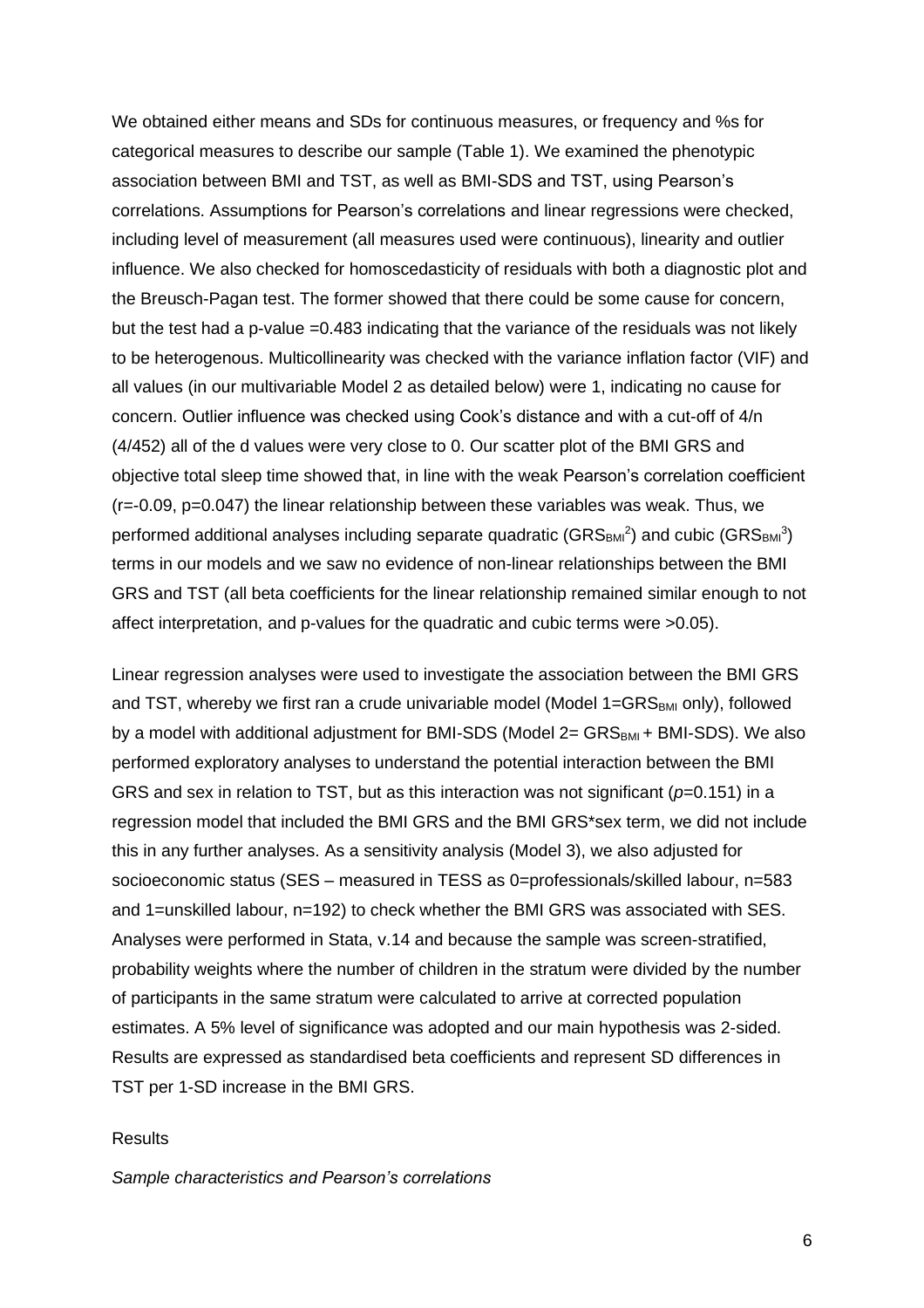Mean sleep duration in our sample was 9.6 hours (SD=0.8, minimum= 6.3, maximum= 12.4). As there was only one obese participant, we merged the overweight and obese categories (Table 1). The mean age was 6.0 years (SD=0.2) and our sample was 54% male. We observed no phenotypic correlation between BMI and TST, r= -0.003, p=0.946, or between BMI-SDS and TST, r=-0.001, p=0.980.

*Association between the BMI GRS and BMI, and variance explained by the BMI GRS*  The BMI GRS was associated with BMI, B= 0.17; 95% CI= 0.03, 0.31. The BMI GRS explained 1.8% of the variance in BMI and 1.5% of the variance in BMI-SDS.

# *Associations between the BMI GRS and TST*

In our data, the BMI GRS explained 1.1% of the variance in TST. In the crude linear regression, the BMI GRS was associated with shorter TST by 0.11 SDs ( $\beta = -0.11$ ; 95%Cl=-0.21, -0.01). In Model 2, when adjusting for BMI-SDS (which takes into account age and sex), the BMI GRS remained associated with TST (ß=-0.11; 95%CI=-0.22, -0.01). Our final model (Model 3) was a sensitivity analysis additionally adjusting for SES and showed consistent results with no attenuation of the association between GRS $_{BMI}$  and TST ( $\beta$  =-0.11; 95%CI=-0.21, -0.01).

#### **Discussion**

To our knowledge, this was the first study to examine the association between measured genetic risk of obesity, and objectively measured sleep duration in children. We found that higher genetic risk of obesity was associated with a 5-minute decrease in objectivelymeasured TST independently of age, sex and BMI, in this sample of 6-year-old children. Our 32-SNP BMI GRS accounted for 1.1% of the variance in TST in our sample, which is reasonably comparable the variance explained in BMI (1.7%). These results suggest that shared genetic aetiology may exist between BMI and total sleep time, as measured by waist actigraphy. Our genetic findings support the cross-sectional observational literature on BMI and sleep duration in children (Liu et al., 2012) and highlight one important potential pathway via which this association may operate.

The phenotypic correlation between BMI and TST in our data was very small and not significant, although it was in the same direction as the association between the BMI GRS and TST. One possible explanation for the discrepancy between phenotypic and genetic results could be that because Trondheim is not a particularly obesogenic environment, the children in our sample are able to maintain their BMI within a healthy range, irrespective of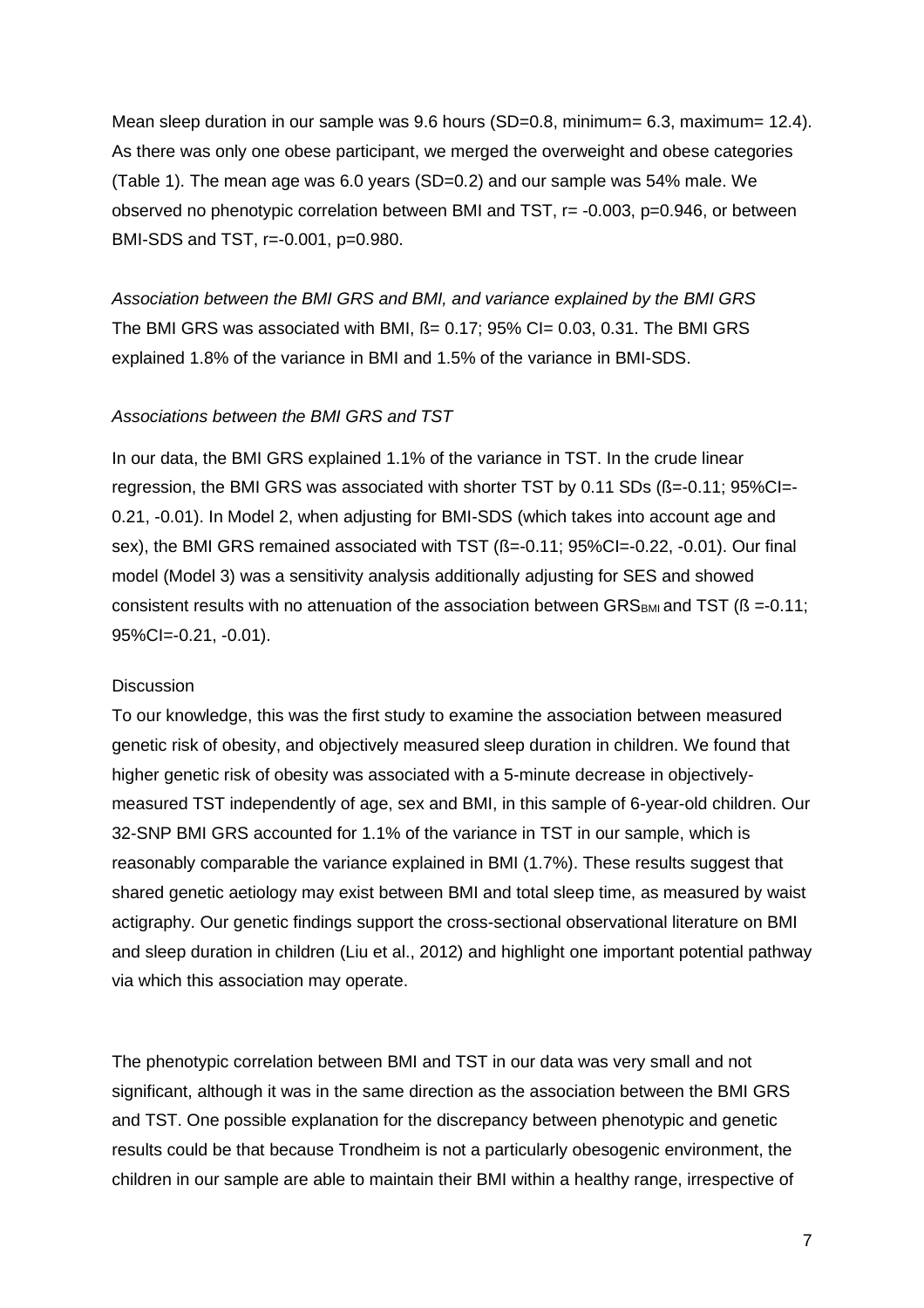their genetic risk of obesity. This is reflected in our sample characteristics which clearly shows that 84.5% of the sample are within the normal weight range. In line with this, a recent study in adults found that living in an obesogenic environment, particularly in highly deprived areas, can exacerbate the genetic risk of obesity [34] and thus, increase an individual's odds of becoming overweight or obese. However, this has not yet been investigated in children. Also, interestingly, a recent analysis of TESS showed that although most children in the sample have a BMI within the healthy range, genetic risk did in fact predict increased BMI over time [30].

Although the biological mechanisms that might be shared by BMI and sleep duration remain largely unknown, we consider a specific pathway that could, at least partially, underlie this shared aetiology. Our 32-SNP GRS included an intron (rs9939609) in the fat-mass and obesity-associated (FTO) gene, as well as a variant in the melanocortin receptor-4 (MC4R) gene. FTO and MC4R are both highly expressed in the hypothalamus [35], which contains the ventrolateral preoptic nucleus (VLPO), a modest cluster of neurons that are activated by sleep-promoting neurotransmitters. However, this is only one example of a relevant pathway and future research could perform downstream analysis to explore whether any robustlyassociated BMI genetic variants are on the causal pathway for sleep duration.

Briefly, we acknowledge that our study has certain limitations. Firstly, our findings may only be applicable to children of White/European descent. Secondly, our BMI GRS was constructed using only 32 GWAS SNPs, which does not cover the whole spectrum of more recent BMI genome-wide SNPs [35]. However, this GRS was significantly related to BMI in our sample and has previously been shown to be associated with prospective BMI in TESS [30]. Thirdly, we did not perform power calculations for our analyses, yet our sample size was predetermined and thus, not amenable to change. The realised power of our analyses is communicated through the widths of the 95% confidence intervals. Fourthly, due to pleiotropy, one or more of the BMI SNPs may be associated with other traits [36]. Related to this point, is the possibility that these SNPs might affect sleep duration via another indirect pathway, such as for example, appetite [37].

Our study also possesses important strengths. We analysed objective total sleep time, measured by actigraphy, which is less prone to error than self-reported sleep duration [38,39]. BMI was researcher-measured, rather than parent-reported. Finally, when we adjusted for SES we saw no evidence that this confounded the relationship between the BMI GRS and TST in our sample.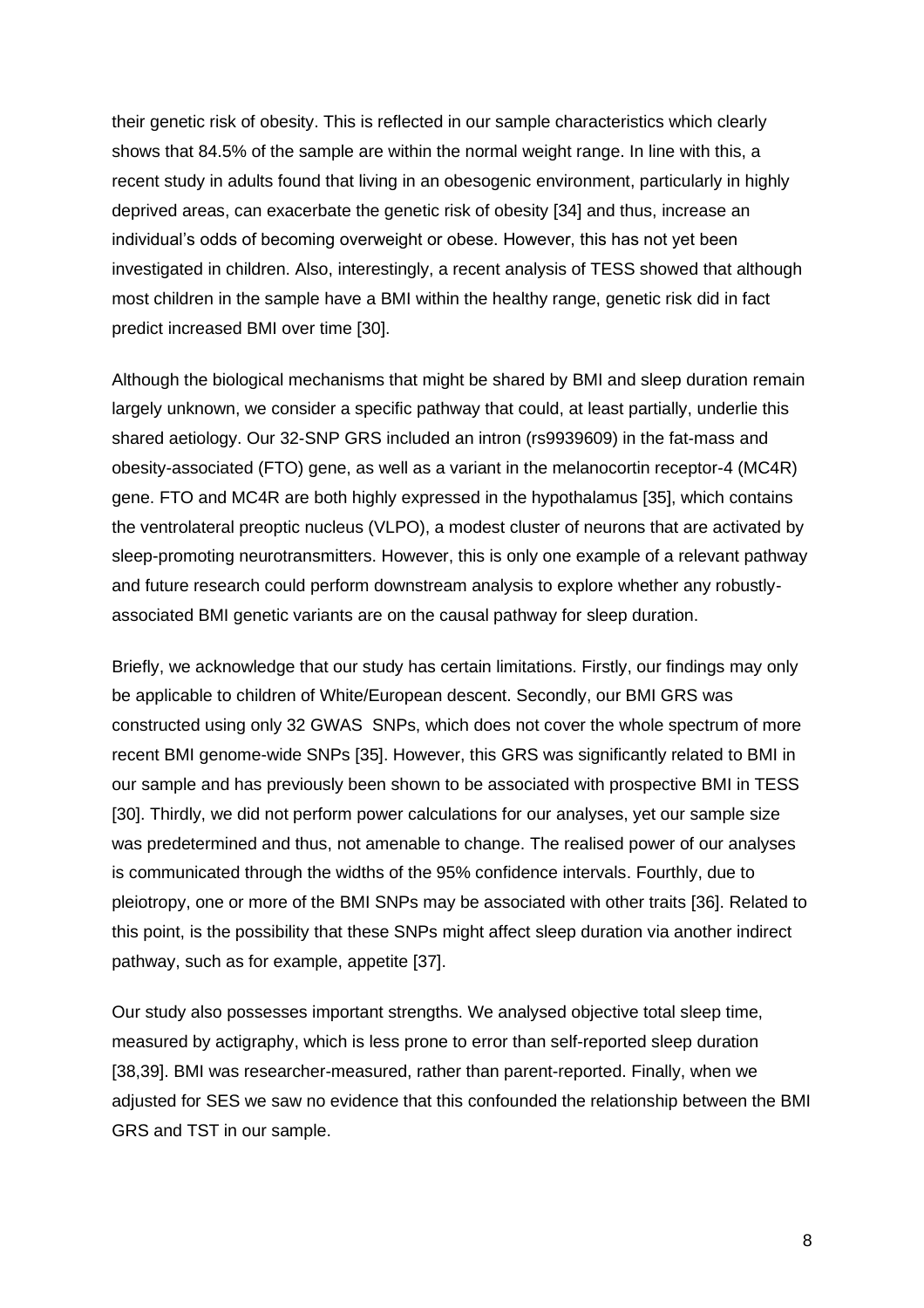In conclusion, this study found a novel association between a BMI GRS and sleep duration in children. Our findings highlight the existence of potentially important shared genetic underpinnings between these two highly complex phenotypes. Future studies should investigate this association in larger samples, with other sleep phenotypes, in distinct age groups (including older adults), and with prospective data.

# References

- [1] Cappuccio FP, Taggart FM, Kandala N-B, Currie A, Peile E, Stranges S, et al. Metaanalysis of short sleep duration and obesity in children and adults. Sleep 2008;31:619–26.
- [2] Chen X, Beydoun MA, Wang Y. Is Sleep Duration Associated With Childhood Obesity? A Systematic Review and Meta-analysis. Obesity 2008;16:265–74. https://doi.org/10.1038/oby.2007.63.
- [3] Fatima Y, Doi SAR, Mamun AA. Longitudinal impact of sleep on overweight and obesity in children and adolescents: a systematic review and bias-adjusted metaanalysis. Obes Rev 2015;16:137–49. https://doi.org/10.1111/obr.12245.
- [4] Wang J, Adab P, Liu W, Chen Y, Li B, Lin R, et al. Prevalence of adiposity and its association with sleep duration, quality, and timing among 9-12-year-old children in Guangzhou, China. J Epidemiol 2017. https://doi.org/10.1016/j.je.2016.11.003.
- [5] Patel SR, Hu FB. Short sleep duration and weight gain: a systematic review. Obesity (Silver Spring) 2008;16:643–53. https://doi.org/10.1038/oby.2007.118.
- [6] Chaput J-P, Després J-P, Bouchard C, Tremblay A. Short sleep duration is associated with reduced leptin levels and increased adiposity: Results from the Quebec family study. Obesity (Silver Spring) 2007;15:253–61. https://doi.org/10.1038/oby.2007.512.
- [7] Schmid SM, Hallschmid M, Jauch-Chara K, Born J, Schultes B. A single night of sleep deprivation increases ghrelin levels and feelings of hunger in normal-weight healthy men. J Sleep Res 2008;17:331–4. https://doi.org/10.1111/j.1365-2869.2008.00662.x.
- [8] Spiegel K, Tasali E, Penev P, Van Cauter E. Brief communication: Sleep curtailment in healthy young men is associated with decreased leptin levels, elevated ghrelin levels, and increased hunger and appetite. Ann Intern Med 2004;141:846–50.
- [9] Collings PJ, Ball HL, Santorelli G, West J, Barber SE, McEachan RR, et al. Sleep Duration and Adiposity in Early Childhood: Evidence for Bidirectional Associations from the Born in Bradford Study. Sleep 2017;40.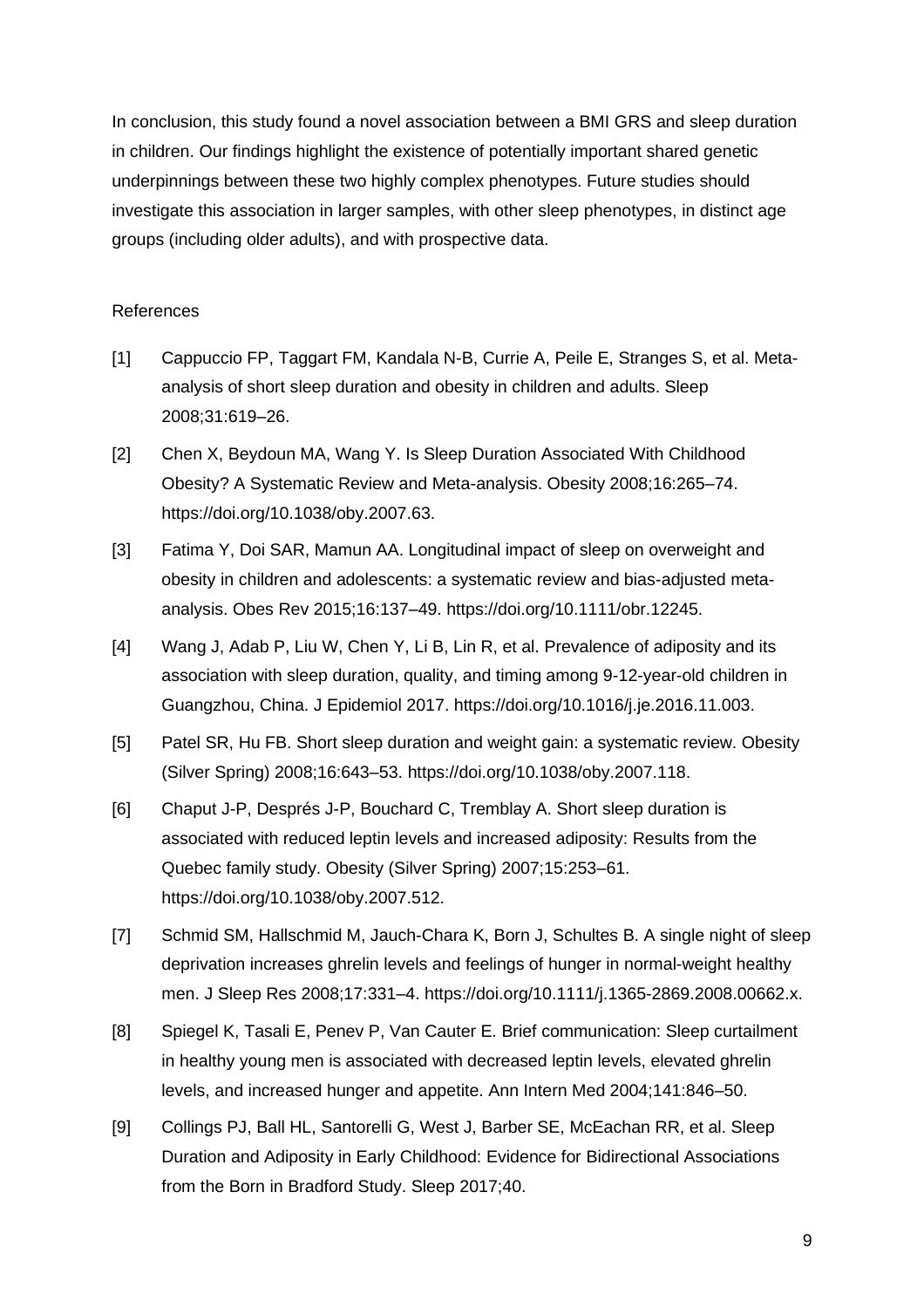https://doi.org/10.1093/sleep/zsw054.

- [10] Stunkard, A.J., Harris, J.R., Pedersen, N.L., & McClearn GE. The body-mass index of twins who have been reared apart. N Engl J Med 1990;322:1483–7.
- [11] Watson NF, Buchwald D, Vitiello M V., Noonan C, Goldberg J. A Twin Study of Sleep Duration and Body Mass Index. J Clin SLEEP Med 2010;6:11–7.
- [12] Watson NF, Harden KP, Buchwald D, Vitiello M V, Pack AI, Weigle DS, et al. Sleep duration and body mass index in twins: a gene-environment interaction. 2012;35:597– 603. https://doi.org/10.5665/sleep.1810.
- [13] Heath, A.C., Kendler. K.S., Eaves., L.J., & Martin. NG. Evidence for Genetic Influences on Sleep Disturbance and Sleep Pattern in Twins. Sleep 1990;13:318–35.
- [14] Partinen M, et al. Genetic and environmental determination of human sleep. Sleep 1990;6:179–85.
- [15] Dudbridge F. Power and Predictive Accuracy of Polygenic Risk Scores. PLoS Genet 2013;9. https://doi.org/10.1371/journal.pgen.1003348.
- [16] Jones SE, Tyrrell J, Wood AR, Beaumont RN, Ruth KS, Tuke MA, et al. Genome-Wide Association Analyses in 128,266 Individuals Identifies New Morningness and Sleep Duration Loci. PLoS Genet 2016;12:e1006125. https://doi.org/10.1371/journal.pgen.1006125.
- [17] Garfield V, Fatemifar G, Dale C, Smart M, Bao Y, Llewellyn CH, et al. Assessing potential shared genetic aetiology between body mass index and sleep duration in 142,209 individuals. Genet Epidemiol 2019;43. https://doi.org/10.1002/gepi.22174.
- [18] Gangwisch JE, Malaspina D, Boden-Albala B, Heymsfield SB. Inadequate sleep as a risk factor for obesity: analyses of the NHANES I. Sleep 2005;28:1289–96.
- [19] Hasler G, Buysse DJ, Klaghofer R, Gamma A, Ajdacic V, Eich D, et al. The association between short sleep duration and obesity in young adults: a 13-year prospective study. Sleep 2004;27:661–6.
- [20] de Magalhães JP, Curado J, Church GM. Meta-analysis of age-related gene expression profiles identifies common signatures of aging. Bioinformatics 2009;25:875–81. https://doi.org/10.1093/bioinformatics/btp073.
- [21] VAN DEN BERG JF, VAN ROOIJ FJA, VOS H, TULEN JHM, HOFMAN A, MIEDEMA HME, et al. Disagreement between subjective and actigraphic measures of sleep duration in a population-based study of elderly persons\*. J Sleep Res 2008;17:295– 302. https://doi.org/10.1111/j.1365-2869.2008.00638.x.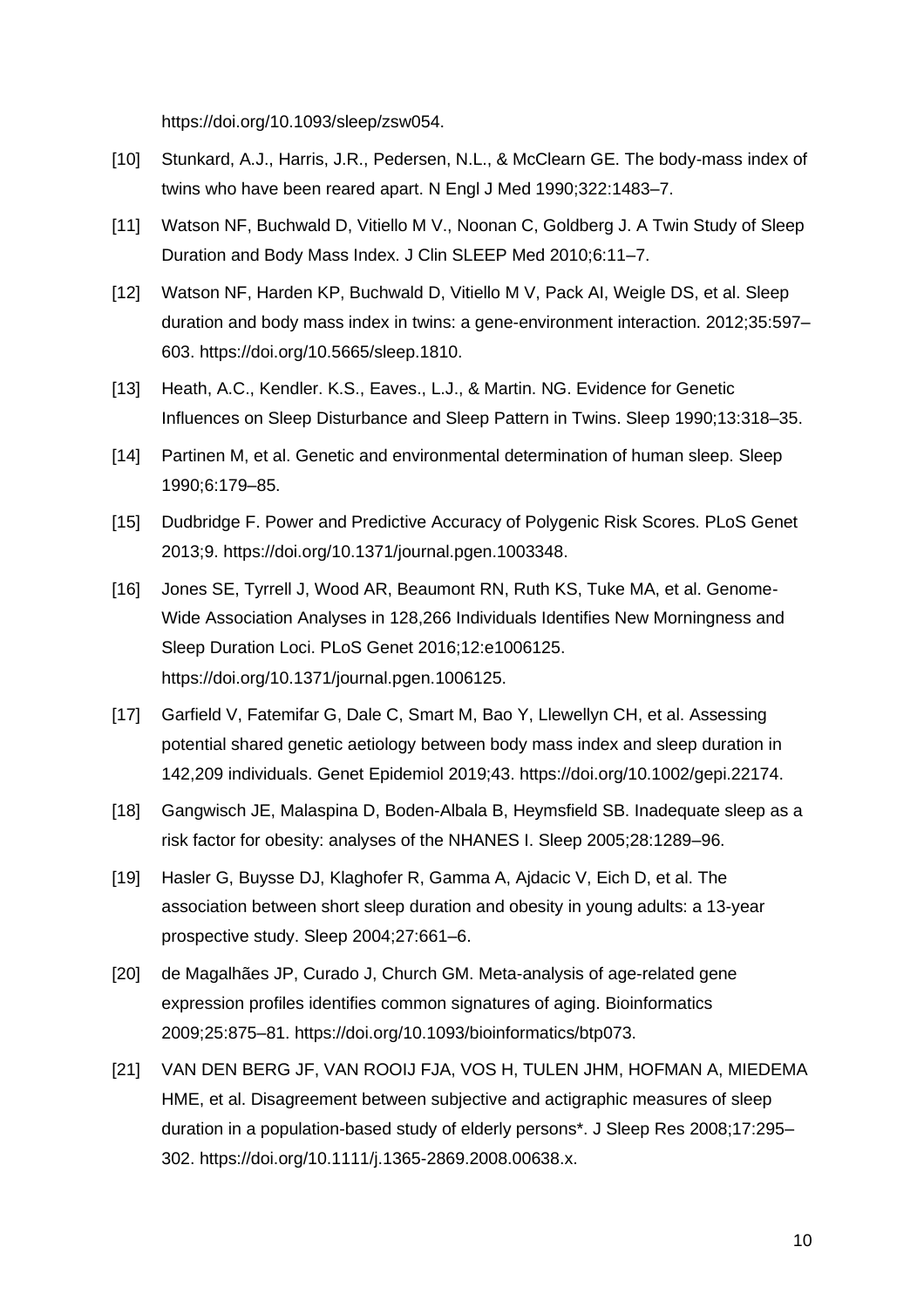- [22] A. Sadeh, J. Alster, D. Urbach PL. Actigraphically based automatic bedtime sleepwake scoring: Validity and clinical applications. J Ambul Monit 1989;2:209–16.
- [23] Belanger M-E, Bernier A, Paquet J, Simard V, Carrier J. Validating actigraphy as a measure of sleep for preschool children. J Clin Sleep Med JCSM Off Publ Am Acad Sleep Med 2013;9:701–6. https://doi.org/10.5664/jcsm.2844.
- [24] Hyde M, O'Driscoll DM, Binette S, Galang C, Tan SK, Verginis N, et al. Validation of actigraphy for determining sleep and wake in children with sleep disordered breathing. J Sleep Res 2007;16:213–6. https://doi.org/10.1111/j.1365-2869.2007.00588.x.
- [25] Spruyt K, Gozal D, Dayyat E, Roman A, Molfese DL. Sleep assessments in healthy school-aged children using actigraphy: concordance with polysomnography. J Sleep Res 2011;20:223–32. https://doi.org/10.1111/j.1365-2869.2010.00857.x.
- [26] Steinsbekk S, Wichstrøm L. Cohort Profile: The Trondheim Early Secure Study (TESS)—a study of mental health, psychosocial development and health behaviour from preschool to adolescence. Int J Epidemiol 2018;47:1401-1401i. https://doi.org/10.1093/ije/dyy190.
- [27] Goodman R, Ford T, Simmons H, Gatward R, Meltzer H. Using the Strengths and Difficulties Questionnaire (SDQ) to screen for child psychiatric disorders in a community sample. Br J Psychiatry 2000;177. https://doi.org/10.1192/bjp.177.6.534.
- [28] Sadeh A, Sharkey KM, Carskadon MA. Activity-based sleep-wake identification: an empirical test of methodological issues. Sleep 1994;17:201–7.
- [29] Cole TJ, Freeman J V, Preece MA. Body mass index reference curves for the UK, 1990. Arch Dis Child 1995;73. https://doi.org/10.1136/adc.73.1.25.
- [30] Steinsbekk S, Belsky D, Guzey IC, Wardle J, Wichstrøm L. Polygenic Risk, Appetite Traits, and Weight Gain in Middle Childhood: A Longitudinal Study. JAMA Pediatr 2016;170:e154472. https://doi.org/10.1001/jamapediatrics.2015.4472.
- [31] Paruthi S, Brooks LJ, D'Ambrosio C, Hall WA, Kotagal S, Lloyd RM, et al. Consensus Statement of the American Academy of Sleep Medicine on the Recommended Amount of Sleep for Healthy Children: Methodology and Discussion. J Clin Sleep Med 2016;12:1549–61. https://doi.org/10.5664/jcsm.6288.
- [32] Speliotes EK, Willer CJ, Berndt SI, Monda KL, Thorleifsson G, Jackson AU, et al. Association analyses of 249,796 individuals reveal 18 new loci associated with body mass index. Nat Genet 2010;42:937–48. https://doi.org/10.1038/ng.686.
- [33] Liu J, Zhang A, Li L. Sleep duration and overweight/obesity in children: Review and implications for pediatric nursing. J Spec Pediatr Nurs 2012;17:193–204.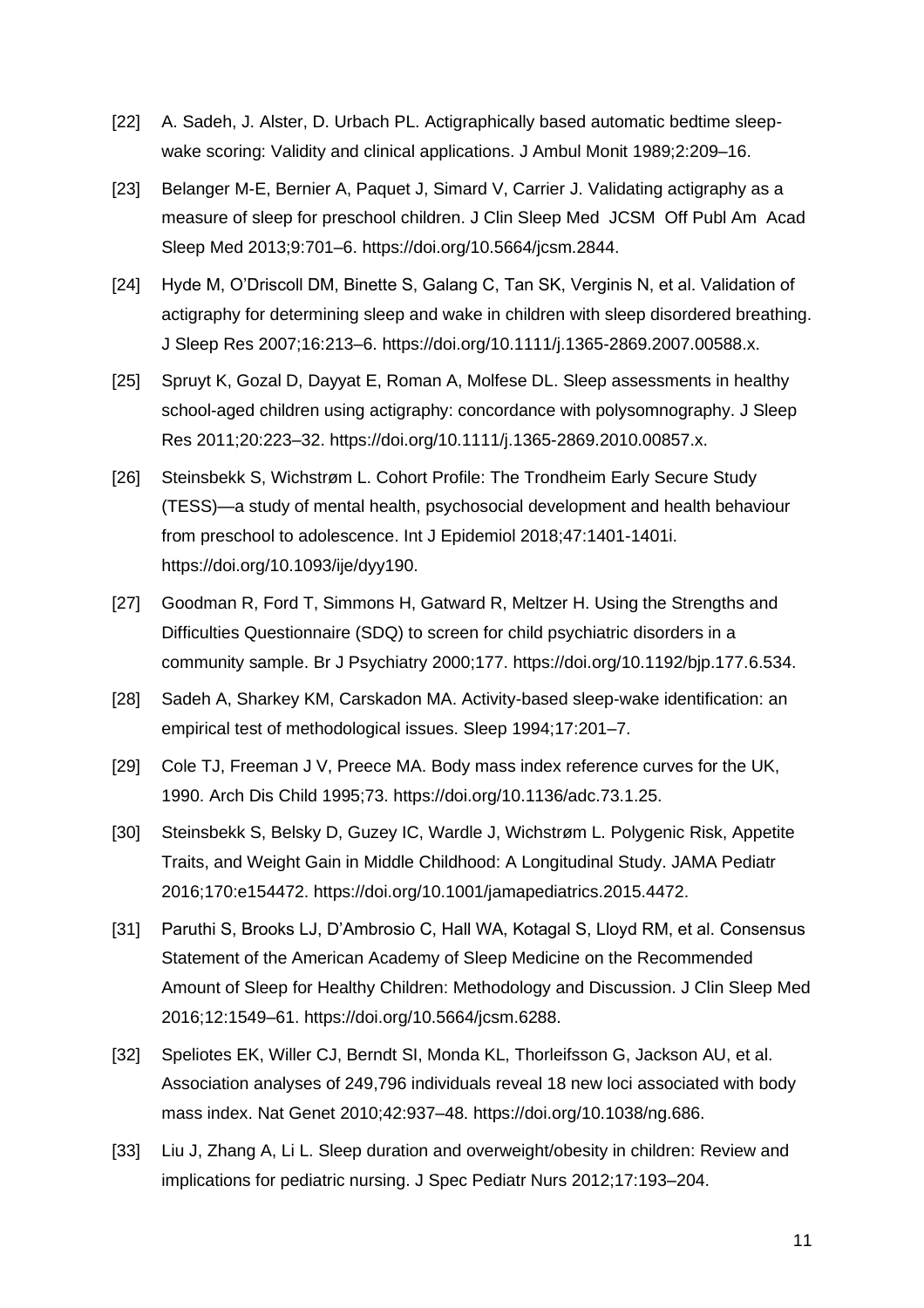https://doi.org/10.1111/j.1744-6155.2012.00332.x.

- [34] Tyrrell J, Wood AR, Ames RM, Yaghootkar H, Beaumont RN, Jones SE, et al. Gene– obesogenic environment interactions in the UK Biobank study. Int J Epidemiol 2017:dyw337. https://doi.org/10.1093/ije/dyw337.
- [35] Locke AE, Kahali B, Berndt SI, Justice AE, Pers TH, Day FR, et al. Genetic studies of body mass index yield new insights for obesity biology. Nature 2015;518:197–206. https://doi.org/10.1038/nature14177.
- [36] Chesmore K, Bartlett J, Williams SM. The ubiquity of pleiotropy in human disease. Hum Genet 2018;137:39–44. https://doi.org/10.1007/s00439-017-1854-z.
- [37] Taheri, S., Lin, L., Austin, D., Young, T. & M. Short Sleep Duration is Associated with Reduced Leptin, Elevated Ghrelin, and Increased Body Mass Index. PloS Med 2004;1:e62.
- [38] Lauderdale DS, Knutson KL, Yan LL, Liu K, Rathouz PJ. Self-reported and measured sleep duration: how similar are they? Epidemiology 2008;19:838–45. https://doi.org/10.1097/EDE.0b013e318187a7b0.
- [39] Biddle DJ, Robillard R, Hermens DF, Hickie IB, Glozier N, Buysse DJ, et al. Accuracy of self-reported sleep parameters compared with actigraphy in young people with mental ill-health. Sleep Heal 2015;1:214–20. https://doi.org/10.1016/j.sleh.2015.07.006.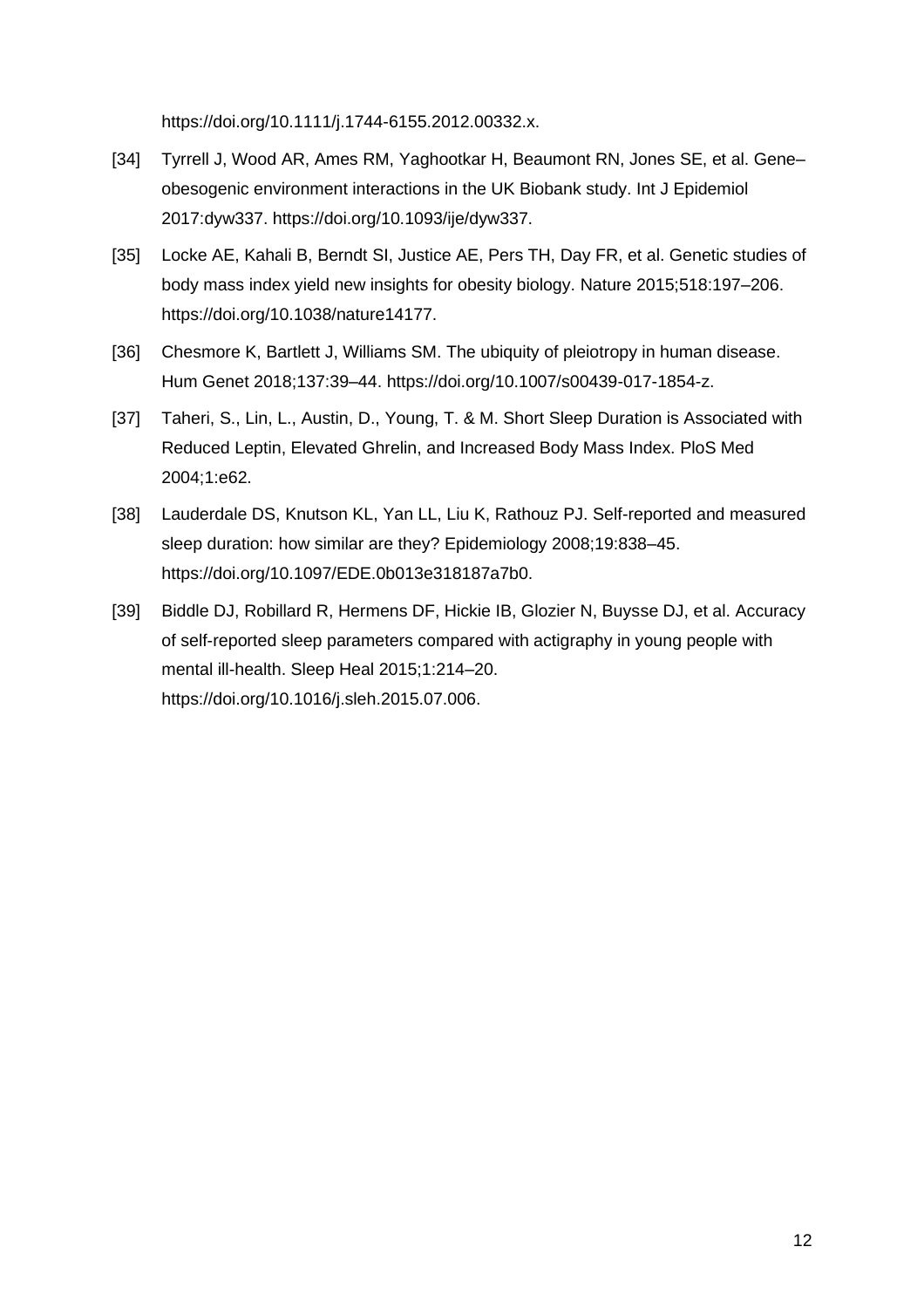|                          | Mean (SD)/N (%) |  |  |
|--------------------------|-----------------|--|--|
| Age (years)              | 6.0(0.2)        |  |  |
| BMI ( $kg/m2$ )          | 15.3 (1.2)      |  |  |
| <b>BMI-SDS</b>           | $-0.2(0.8)$     |  |  |
| Sex                      |                 |  |  |
| <b>Boys</b>              | 246 (54.4%)     |  |  |
| Girls                    | 206 (45.6%)     |  |  |
| Weight status            |                 |  |  |
| Underweight              | 52 (11.5%)      |  |  |
| Normal weight            | 382 (84.5%)     |  |  |
| Overweight/obese         | 18 (4.0%)       |  |  |
| Total sleep time (hours) | 9.6(0.8)        |  |  |

*Note.* BMI= body mass index, BMI-SDS=Body Mass Index Standard Deviation Score.

Table 2. *SNPs included in the BMI GRS* 

|     |                      |            |                | BMI-                    |                                |      |
|-----|----------------------|------------|----------------|-------------------------|--------------------------------|------|
|     |                      |            |                | Increasing              | Frequency of BMI- GWAS Effect- |      |
| Chr | <b>Nearest Gene</b>  | rs         | <b>Alleles</b> | Allele                  | Increasing Allele 5ize for BMI |      |
| 1   | NEGR1                | rs2568958  | A/G            | А                       | 60%                            | 0.13 |
|     | <b>TNNI3K</b>        | rs1514177  | C/G            | G                       | 43%                            | 0.07 |
|     | PTBP2                | rs11165643 | C/T            | T                       | 63%                            | 0.06 |
|     | <b>5EC16B</b>        | rs10913469 | C/T            | C                       | 21%                            | 0.21 |
| 2   | TMEM18               | rs7567570  | C/T            | C                       | 82%                            | 0.31 |
|     | ADCY3, RBJ           | rs10182181 | A/G            | G                       | 51%                            | 0.14 |
|     | <b>FANCL</b>         | rs887912   | A/G            | А                       | 29%                            | 0.10 |
| 3   | CADM2                | rs7640855  | A/G            | A                       | 20%                            | 0.10 |
|     | ETV5                 | rs7647305  | C/T            | C                       | 79%                            | 0.12 |
| 4   | <b>SLC39A8</b>       | rs13107325 | C/T            | T                       | 8%                             | 0.19 |
| 5   | FLJ35779             | rs2112347  | G/T            | T                       | 65%                            | 0.10 |
|     | <b>ZNF608</b>        | rs6864049  | A/G            | G                       | 55%                            | 0.07 |
| 6   | TFAP2B               | rs2206277  | A/G            | Α                       | 18%                            | 0.13 |
| 9   | LRRN6C               | rs1412235  | C/G            | $\overline{\mathsf{c}}$ | 31%                            | 0.11 |
|     | LMX1B                | rs867559   | A/G            | G                       | 21%                            | 0.24 |
| 11  | STK33, RPL27A        | rs4929949  | C/T            | $\overline{\mathsf{c}}$ | 52%                            | 0.06 |
|     | <b>BDNF</b>          | rs6265     | A/G            | G                       | 52%                            | 0.18 |
|     | MTCH <sub>2</sub>    | rs10838738 | A/G            | G                       | 34%                            | 0.05 |
| 12  | <b>BCDIN3, FAIM2</b> | rs7138803  | A/G            | A                       | 36%                            | 0.12 |
| 13  | MTIF3                | rs1475219  | C/T            | C                       | 20%                            | 0.09 |
| 14  | PRKD1                | rs11847697 | C/T            | $\overline{\mathsf{T}}$ | 3%                             | 0.17 |
|     | NRXN3                | rs10150332 | C/T            | C                       | 23%                            | 0.13 |
| 15  | MAP2K5               | rs2241423  | A/G            | G                       | 78%                            | 0.13 |
| 16  | <b>GPRC5B</b>        | rs12446554 | G/T            | $\overline{\mathsf{G}}$ | 87%                            | 0.17 |
|     | <b>5H2B1</b>         | rs4788102  | A/G            | A                       | 39%                            | 0.15 |
|     | <b>FTO</b>           | rs9939609  | A/T            | А                       | 36%                            | 0.38 |
| 18  | MC4R                 | rs921971   | C/T            | C                       | 28%                            | 0.21 |
| 19  | KCTD15               | rs29941    | C/T            | $\mathsf C$             | 67%                            | 0.06 |
|     | ZC3H4, TMEM160       | rs3810291  | A/G            | А                       | 68%                            | 0.09 |

*Note.* BMI=body mass index, Chr=chromosome, GWAS=genome-wide association studies. Alleles are reported from the forward strand. The nearest gene is reported for the locus identified in the BMI GWAS by the GIANT consortium (Speliotes et al., 2010). GWAS effect